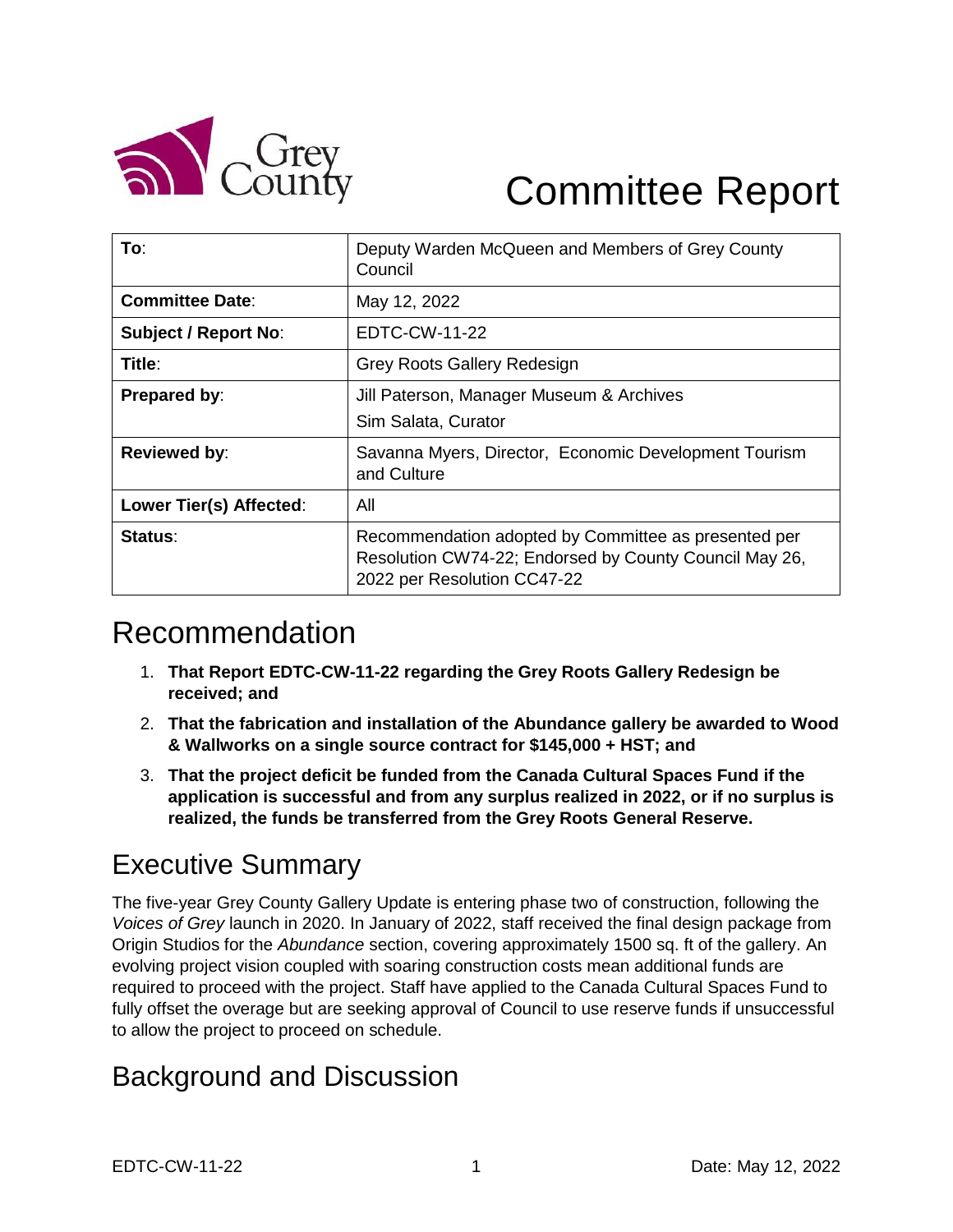#### **Gallery Overview: The Grey't Abundance**

*You are standing in a place that is marked with natural richness - its lands, forests and waters have sustained and protected people who have called this region home and continues to do so. Indigenous land use, and later settler industries such as forestry, agriculture and industry, allowed countless generations to take advantage of the natural world around them to carve out their lives and new opportunities. Grey County continues to enjoy and sustain the natural abundance found here.* 

Abundance explores the above using artefacts, photographs, archival records and play-based interactives relating to the subthemes of Forests, Agriculture, and Water.

#### **Design Work**

The design work, including complete specifications was completed in 2021 with Origin Studios. Staff looked for a design that could structurally and aesthetically stand the test of time, while providing space for regular updates with new objects, images and text panels.



The exhibit casework is designed to age and can simply be refreshed to reflect contemporary aesthetics and thematic priorities, which will help break the cycle of complete gallery reconstruction every 10 to 15 years.

#### **Project Funding**

The phased redesign, endorsed through [CAOR-CW-13-18](https://docs.grey.ca/share/s/RW8aLH6yTpKzcKLMBwIJ7w) continues to evolve as staff consider best use of resources and exhibit longevity. Realizing the importance of professionally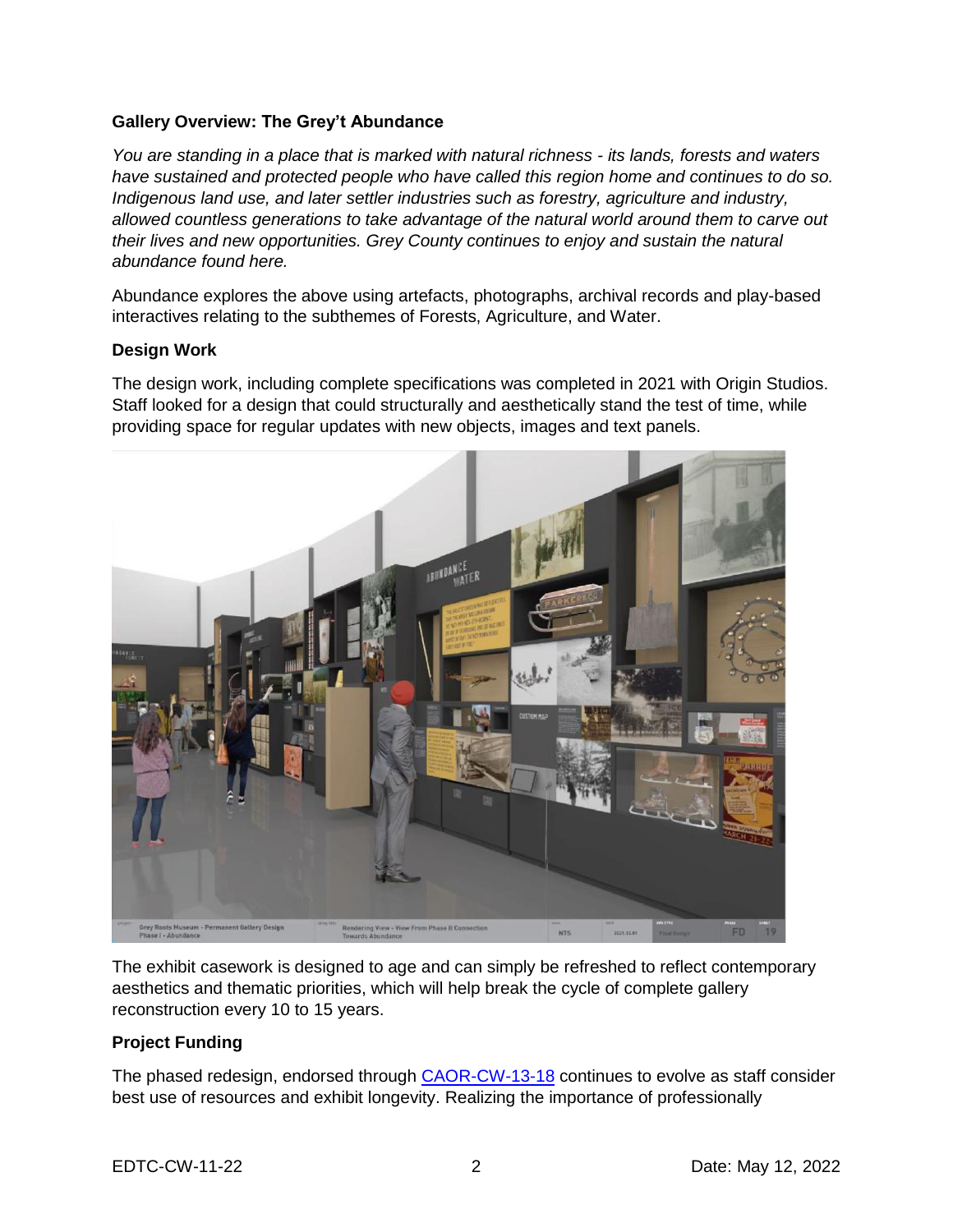designed, fabricated and installed casework to carry the vision forward, the 10-year capital estimates are undervalued. Estimates have also not kept up with inflation or accounted for the rise in construction costs resulting from the pandemic. Staff also recently learned about updated industry standards, which note, most museum exhibit builds start at about \$200/sq.ft. and can go up to \$1000/sq.ft. The estimate noted for the Abundance build (approx. 1,500 sq.ft.) is approximately \$97/sq.ft.

Staff pursued an opportunity to apply to the Canada Cultural Spaces Fund from Canadian Heritage, seeking up to 50% of the total project cost. Staff were encouraged by the program officer who saw the project as a good candidate for the funding, as replacement of long-term exhibits are eligible projects under the program. Full schematic plans and cost estimates are required as part of the application, which were also completed. Staff were also proactive including design technical packages for the next two sections, *Connection* and *Permanence*, in the application to reduce future budget requirements.

Staff will adjust capital budgets beginning in 2022 for better future planning, and intends to also pursue continued support from the Canada Cultural Spaces Fund and develop an appeal for sponsorship and philanthropic donation for the remaining sections of the Gallery Redesign. The intent is to use Abundance to demonstrate the proof of concept and to build excitement, encouraging private sector partnership to complete the remaining sections. Naming opportunities may be available for potential sponsors and legacy building donors will be engaged and stewarded through a fundraising strategy focused on the Grey County Gallery Redesign project.

#### **Accessibility**

As the gallery redesign and fabrication is occurring over multiple years, the modular design offers the museum an opportunity to showcase which stories and artefacts will be coming in future installations. This approach also offers known and aspirational communities the opportunity for self-representation and to work with the museum's curatorial team to develop collaborative approaches where communities are empowered to tell their own stories. Contemporary museology focuses on the importance of establishing and maintaining a two-way dialogue with visitors and supporters and will lead to repeat visitation and support from local communities.

The new Grey County Gallery Design was also presented at the Grey County Accessibility Committee. The exhibit designers, Origin Studios, have taken their approach from the Smithsonian Guidelines for Accessible Design, the Accessibility Standards for Exhibitions from Ingenium, and the Canadian Museum for Human Rights Inclusive Design and Accessibility Guidelines. Accessibility considerations have been included in all aspects of the design from the layout and floor plan to colour scheme and text panels, to object placement, lighting requirements and more.

# Legal and Legislated Requirements

None.

### Financial and Resource Implications